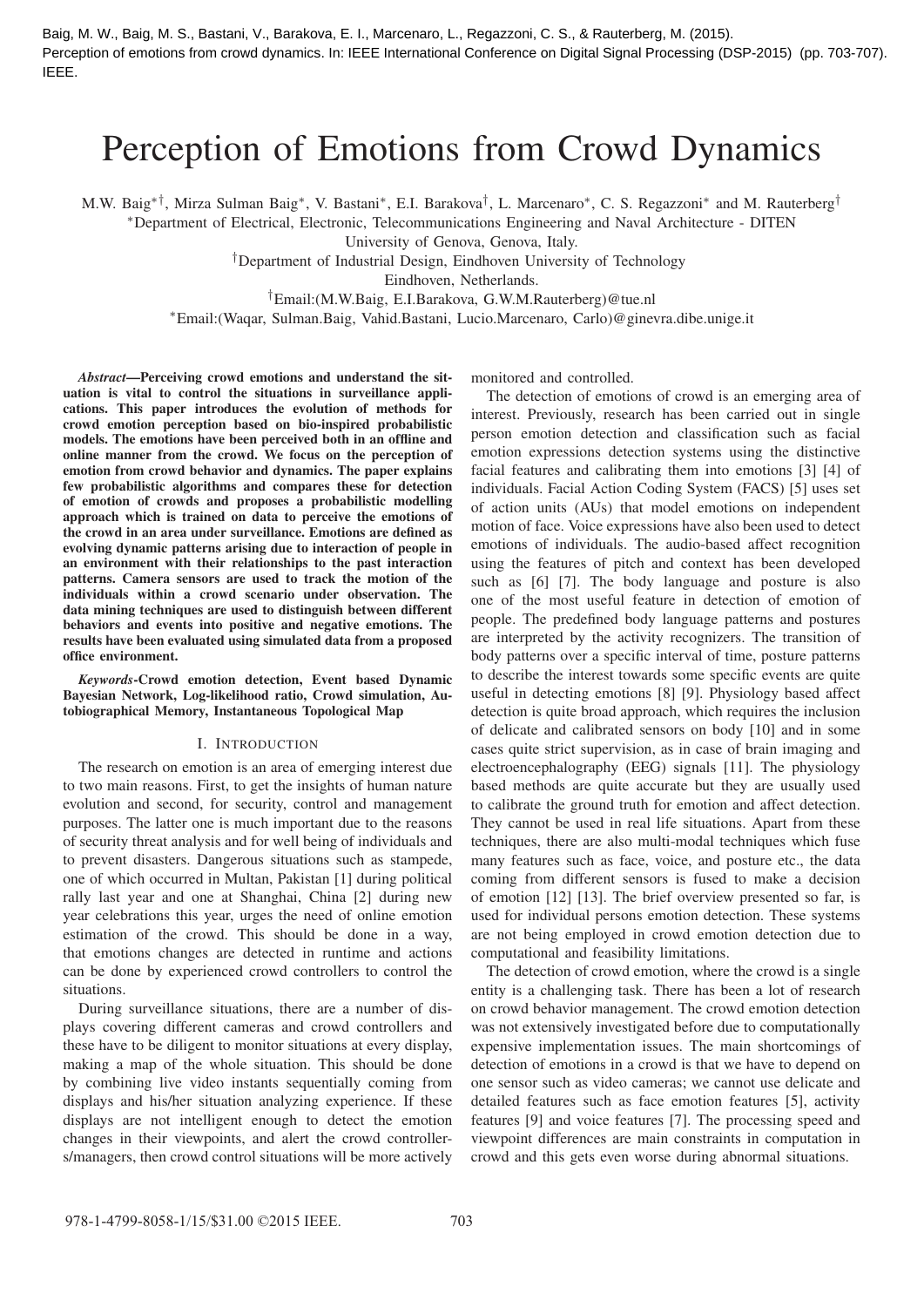Therefore, the features available for crowd emotion detection are quite crude, but using the knowledge from psychology, learning the context and history, we are able to develop a model that can detect the emotions of the crowd. Gustave Le Bon [14] described that crowd acts like a collective mind and acts and reacts. This phenomenon becomes more prominent when some abnormal situation arises. Therefore, our evaluations mostly correspond to the accuracy due to features we have selected.

The main contribution of this paper is to discuss the existing models of crowd emotion detection and their comparison with a proposed online crowd emotion estimation model. This model is used to detect the emotions of the crowd in an online manner. The rest of the paper is organized as follows. Section II describes crowd emotion detection algorithms and Section III explains the result and comparisons of algorithms and Section IV concludes the paper along with some future directions.

## II. CROWD EMOTION RECOGNITION

Crowd emotion detection algorithm based on behaviors is presented [15]. The evolution of this algorithm is based on the following steps. First, the framework is based on the collecting the local features from crowd and using Damasio [16] findings to make these observations in causal relationships based on dynamic Bayesian networks. These causal relationships are then being clustered using Self-Organized maps (SOM) [17]to define events. Using the Ortony, Clore and Collins (OCC) model [18] to define causes of emotions for learning and classification and for calibrating the model Russell et al. circumplex model of affect [19] is being used. In first algorithm, the surveillance area is partitioned using Instantaneous Topological Mapping (ITM) [20]into different zones. All possible interactions that occur in the chosen area among people and environment and their reactions due to these actions are memorized using a bio-inspired approach. These interactions are generated on the basis of cause and effect relationships that happen between people and people with environment. The interactions can be learned using autobiographical memory as proposed by Damasio [16]. To describe the effect of interacting quantities internal and external states. The two states proto (internal) and core (mirror of external) states are defined. The proto and core observations are defined as proto (entity) and core (crowd). This makes a chain of temporally and spatially aligned proto  $\vec{x}_p$  and core state  $\vec{x}_c$ vectors. The proto and core events can be defined as  $\epsilon_p$  and  $\epsilon_c$  using the probabilistic model to develop autobiographical memory (AM). The triplets of events for passive and active interactions are  $\{\epsilon_p^-, \epsilon_c, \epsilon_p^+\}$  and  $\{\epsilon_c^-, \epsilon_p, \epsilon_c^+\}$  respectively. These represents the causal relationship in terms of initial situation (first event  $\epsilon_{p,c}^-$ ), the cause (second event $\epsilon_{c,p}^+$ ), and consequent effect of the examined entity (third event  $\hat{\epsilon}_{p,c}^{+}$ ).

The Dynamic Bayesian Networks (DBN) are used to model the interaction. The conditional probability densities (CPD)  $p(\epsilon_t^p \epsilon_{t-1}^p)$  and  $p(\epsilon_t^c \epsilon_{t-1}^c)$  simulates the motion tracking and crowdedness patterns. The interactions among the two interacting objects can be modelled using conditional probability densities (CPDs):

$$
p(\epsilon_t^p | \epsilon_{t - \triangle t^c}^c) \tag{1}
$$

$$
p(\epsilon_t^c | \epsilon_{t - \triangle t^p}^p)
$$
 (2)

The Eq. 1 represents the probability that events  $\epsilon_c$  occurred at time  $t - \Delta t^c$ , by the interacting object which is related to the core context and vice versa in case of Eq. 2. The casual relationships between the two interacting objects are modelled using two conditional probabilities (CPDs):

$$
p(\epsilon_t^p | \epsilon_{t - \Delta t^c}^c, \epsilon_{t - \Delta t^p}^p)
$$
\n(3)

$$
p(\epsilon_t^c | \epsilon_{t - \Delta t^p}^p, \epsilon_{t - \Delta t^c}^c)
$$
\n<sup>(4)</sup>

The probability densities in Eq. 3 and Eq. 4 consider interaction of Eq. 1 and Eq. 2 as well as initial situation  $\epsilon_{t-\Delta t_c}^c$ and  $\epsilon_{t-\Delta t p}^p$ . A self organized map is used to convert these conditional interactions into super-states to reduce the feature space. Therefore the events generated by these super-states are  $\{\theta_p^-, \theta_c, \theta_p^+\}$ . These triplets are saved for each positive and negative emotion events in the autobiographical memory. The Gaussian mixture model (GMM) is used to encode the temporal evolution of events.In particular, the Figueiredo and Jain [21]GMM model is used. The CPDs of the model of emotions are given by:

$$
p(\triangle t^p | \theta^{p(j,k)}, \theta^{c(m,n)}, \theta^{p(i,j)}) = \sum_{N_k}^{i=1} \pi_i \aleph(\triangle t^p | \mu_i, \sum_i \theta_n)
$$
  
(5)  

$$
p(\triangle t^c | \theta^{c(m,n)}, \theta^{p(j,k)}, \theta^{c(n,p)}) = \sum_{N_k}^{i=1} \pi_i \aleph(\triangle t^c | \mu_i, \sum_i \theta_n)
$$
  
(6)

where  $N_k$  number of modes in GMM. The emotions are recognized as an accumulative measure of online emotion classification. Whenever an external observed event is detected  $\theta_{obs}^c$ , the proto CPD map is analysed which was the internal event  $\theta_w^p$ . The AM is then examined to describe the internal event, its belonging to the emotion class w, which could be positive or negative. The probability distribution of detected event estimated by GMM and the one from the map is evaluated for matching by Hellinger Distance [29]. The Hellinger distance is evaluated for each detected behavior triplet.

In second algorithm [22], we detected the events belonging to positive and negative emotions, without time dependence. The conditional CPDs are same as previous. But these CPDs triplets saved in AM are developed for different kind of known behavioral events. The triplet pattern for AM for trajectory behavior sequence is given by

$$
W_N = \{w_1, ..., w_n\}
$$
 (7)

The training dataset consists of N triplet vectors

$$
U = \{W_1, \dots W_n, \dots W_N\}
$$
 (8)

 $W_N$  is the total behavioral patterns gathered. In order to gather the natural clustering of training trajectories on which the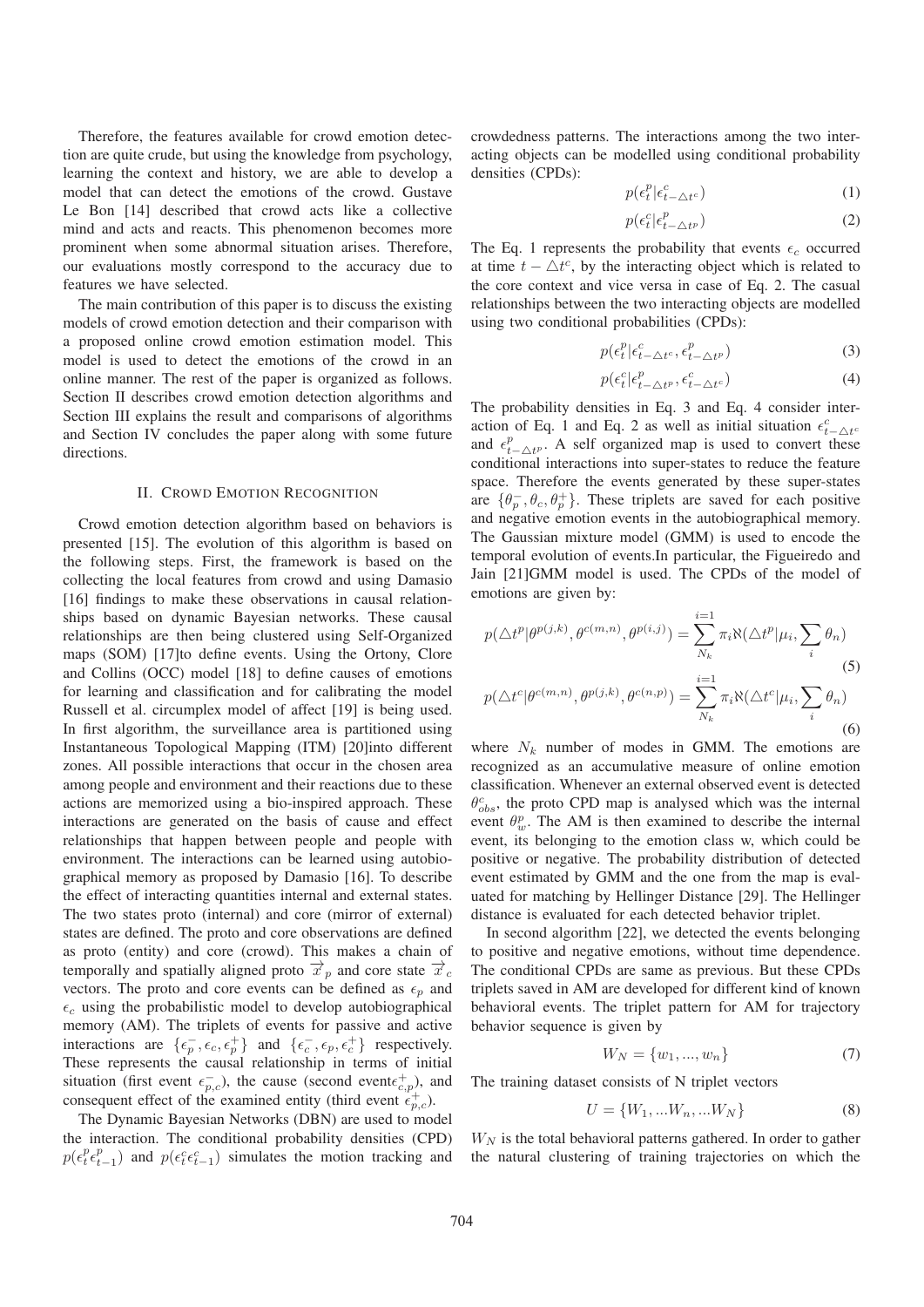model should be constructed, we need to cluster the data into classes. As number of clusters is unknown, we use the DBN model to cluster the data into behavioral patterns using affinity matrix approach. To calculate the affinity between two trajectory sequences,  $W_a$  and  $W_b$ , the  $D_a$  and  $D_b$  two DBNs, are trained using expectation maximization (EM) algorithm [23]. The affinity between  $W_a$  and  $W_b$  is:

$$
Q_{ab} = \frac{1}{2} \{ \frac{1}{s_a} log p(W_a | D_b) + \frac{1}{s_b} log p(W_b | D_a) \} \tag{9}
$$

(6) where  $p(W_a D_b)$  is the likelihood of perceiving  $W_a$  given  $D_b$ ,  $s_a$  and  $s_b$  are the lengths of  $W_a$  and  $W_b$  respectively. A N X N infinity matrix is obtained  $Q = [Q_{ab}]$ , where  $a, b \le N$ . This makes a new representation of dataset U as

$$
Z_q = \{q_{k1}, \dots, q_{kn}, q_{kN}\}\tag{10}
$$

where k is the cluster or class label. Each behavioural pattern is modelled by a feature vector which is dynamically warped by DBNs. This defines the scene/ situation based clusters in the model. Considering the different clusters, if we have only sparse data, then it will be difficult to fit the model. The training set  $Z_a$  in this case consists of K clusters. The distribution of behavioral patterns is modeled based on Gaussian mixture model (GMM). Given the K-th mixture component of GMM, the log likelihood of observing the training dataset  $Z_q$ is defined as:

$$
logp(Z_q|\partial) = \sum_{N}^{n=1} log(\sum_{K}^{k=1} p(q_{kn}|\partial_k)
$$
 (11)

where  $p(q_{kn}|\partial_k)$  is the Gaussian distribution of K-th mixture component. The parameters  $\partial$  of the model are evaluated using EM algorithm For training initialization of positive  $E_n$  and negative emotion  $E_n$  models, the labelled dataset is used. The positive emotion  $E_p$  model and negative emotion model  $E_n$ are trained separately using labelled data. An accumulative measure of online emotion classification is proposed in this task. Whenever an external observed behavior  $Q_{new}$  is detected, the probability distribution estimated by GMM of detected behavior and the positive and negative emotion models is evaluated by using the likelihood ratio test (LRT).

$$
\psi(Q_{new}) = \frac{p(Qnew|E_p)}{p(Qnew|E_n)} \begin{cases} \ge \alpha_{th} : PositiveEmotion \\ \le \alpha_{th} : NegativeEmotion \end{cases}
$$
\n(12)

where  $p(Q_{new}|E_p)$  and  $p(Q_{new}|E_n)$  are calculated using equations, where  $\alpha_{th1}$  and  $\alpha_{th2}$  are the thresholds that are being tuned based on the model and false positive rate of detection of emotions. Using this procedure, several responses are calculated for time  $T_c$  and the decision is made with maximum response of people with positive and negative emotions based on detection of emotion of people detected in maximum in an area under observation.

In the third algorithm, we propose the emotions of the individuals are evaluated in an area under surveillance with an online estimation yielded by event based Dynamic Bayesian Network based on motions dynamics of the people. The environment is divided into smaller local areas, in which the model and inferences are carried out. The ITM is not used in it to discretesize the zones. The probabilistic models for both positive and negative emotions are trained using big data of trajectories collected corresponding to two different emotions. The positive emotions are mostly based on motivation for reaching the destination using parameters such as position, time etc. We have defined two information layers. One lowlevel takes the information of tracking of individuals in crowd using Kalman filter and upper level infers this tracking information into high-level, which is based on zone transitions and time spent in a zone.

The surveillance area is divided in  $N$  mutually exclusive and exhaustive partitions  $\{\mathcal{P}_n\}_{n=1}^N$ , as zones. Note that the temporal scale between tracker level sequence and transition level sequence is different.

An Event-Based Dynamic Bayesian Network (E-DBN) used for analyzing emotion of individuals. The variable  $r \in$  $\{-1, +1\}$  is an indicator variable representing the emotion of the person either be positive emotion  $r = +1$  or negative emotion  $r = -1$ . The E-DBN is characterized by two conditional probability distribution function

and

$$
\Omega_{\Delta_k, z_k, z_{k-1}}^r = p(\Delta_k | z_k, z_{k-1}, r)
$$
\n(14)

 $\Pi_{z_k, z_{k-1}}^r = p(z_k | z_{k-1}, r)$  (13)

and prior probabilities  $p(r)$  and  $p(z_0|r)$ . Applying Bayes rule, the joint Probability Density Function (PDF) of the DBN can be calculated

$$
p(r, z_{0:k}, \Delta_{1:k}) =
$$
  
\n
$$
p(r)p(z_0|r) \prod_{i=1}^{k} p(z_i|z_{i-1}, r)p(\Delta_i|z_i, z_{i-1}, r)
$$
 (15)

In this paper, the prior probabilities  $p(r)$  and  $p(z_0|r)$  are assumed to be uniform densities. However, two model parameters  $\Pi_{z_k,z_{k-1}}^r$  and  $\Omega_{\Delta_k,z_k,z_{k-1}}^r$  are learned from historical data in real life situation or simulated scenarios.

The zone transition probabilities  $\Pi_{z_k, z_{k-1}}^r$  are two square matrices of  $N \times N$  dimension for  $r = +1$  and  $r = -1$ . For learning the elements of this matrix, in the training data labeled by  $r$  we count  $n_i^r$  the number of time a trajectory enters to zone *i* and  $n_{i,j}^r$  the number of time a transition occurred from zone  $i$  to  $j$ , then

$$
\Pi_{i,j}^r = \frac{n_{i,j}^r}{n_i^r}.
$$
\n(16)

which is the optimum estimate of this parameter in maximum data likelihood sense.

In order to detect the emotional state of an individual from its trajectory  $x_{0:t}$  we proposed a log-likelihood ratio test:

$$
\eta = \log \frac{\gamma(t, r = +1)}{\gamma(t, r = -1)}
$$
\n(17)

where  $\gamma(t, r = +1)$  and  $\gamma(t, r = -1)$  are the likelihood of the sequence  $s_{0:t}$  given positive and negative trajectory models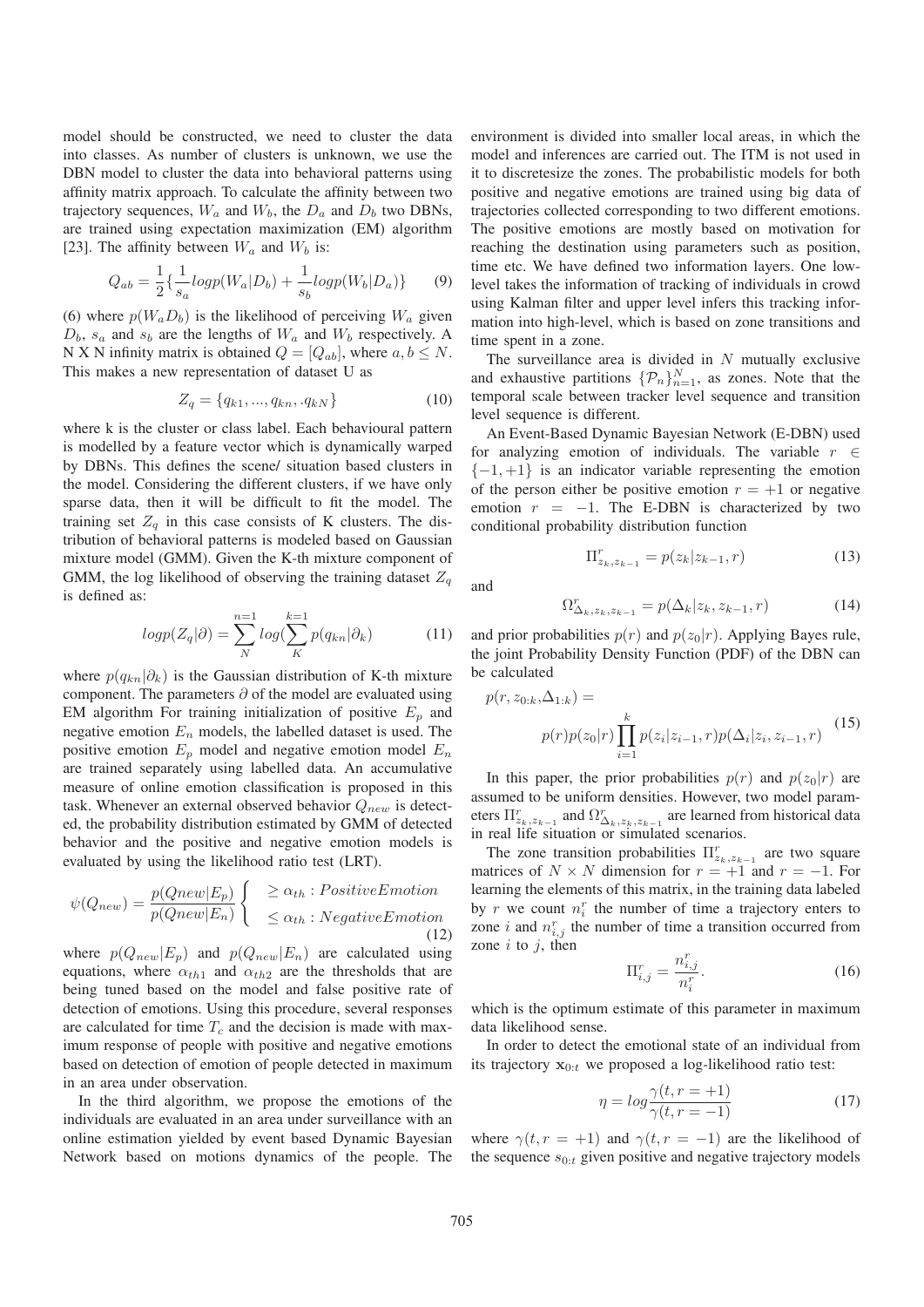

Fig. 1: Scenario of an office environment in crowd simulator.

respectively and they are recursively calculated as new position of the person is received from the tracker. The variable  $\eta$  in Eq.17 is positive when the data is more likely to come from a trajectory with positive emotion and vice versa. In addition the magnitude of this value shows how much close is the trajectory to positive or negative model.

## III. EXPERIMENTAL RESULTS AND DISCUSSION

To test and validate the proposed model of emotions, we developed a realistic crowd behavior simulator and the Realistic Behavioral Agent Simulation (RBAS) [24]. In crowd situations, it is difficult to know how individuals will move and pass through a confined space and how the buildings and pathways should be built such that people passing through them do not have a situation of congestion and jamming and they pass easily without injuries or other crowd induced problems. It is cumbersome and dangerous to bring a large number of people along and to perform the experiments; therefore it is feasible to make the realistic simulation and making the model and then collecting a real user data based on the results from that model. The Figure 1 shows a snapshot of the developed simulation model. The motivation of the agents in the simulator environment is set in such a way that the simulated humans have to pass through the office area, from one side to another. During simulations, the agents experience different kinds of interactions, as we covered every aspect and made learning useful by including every possible interaction. For training purposes, we used the data obtained for simulation with different configurations of people and events for 3000 minutes. The trajectories that reach the destination in an average fixed simulation time  $T_{max}$  = 360sec are considered as trajectories of positive emotions, while the other are considered as negative emotion trajectories. The testing is performed using multiple test trajectories of positive and

TABLE I: Confusion Matrix of Emotion recognition concluded at the end of each trajectory for algorithm 1



TABLE II: Confusion Matrix of Emotion recognition concluded at the end of each trajectory for algorithm 2

| <b>Prediction outcome</b> |                     |                     |  |  |
|---------------------------|---------------------|---------------------|--|--|
|                           | p                   | n                   |  |  |
| p                         | TP<br>92.01%        | FP<br>7.99%         |  |  |
| n                         | <b>FN</b><br>11.64% | <b>TN</b><br>88.36% |  |  |

negative emotions. The testing is performed using 30 test trajectories.

The three algorithms have been tested and positive and negative trajectories have been evaluated. The confusion matrices of these algorithms show that all the three algorithms perform well for evaluating trajectories at the end of simulation as in Tables I, II, III. The main difference is evident in evaluations among these algorithms. When test trajectories, both positive and negative ones, have been evaluated with these three algorithms, the proposed third algorithm evaluates the emotion well than the other two algorithms. The Table. IV shows the emotion recognized by these algorithms at each time stamp and it clearly shows that online estimation of crowd emotion in third algorithm performs well than other two algorithms.

## IV. CONCLUSION AND FUTURE WORK

This paper presents the overview of crowd emotion detection techniques and evaluates the proposed online crowd emotion detection algorithm with other developed crowd emotion algorithms. The testing shows that algorithms for positive and negative emotions perform well for any kind of interactions and scenarios. The proposed online emotion